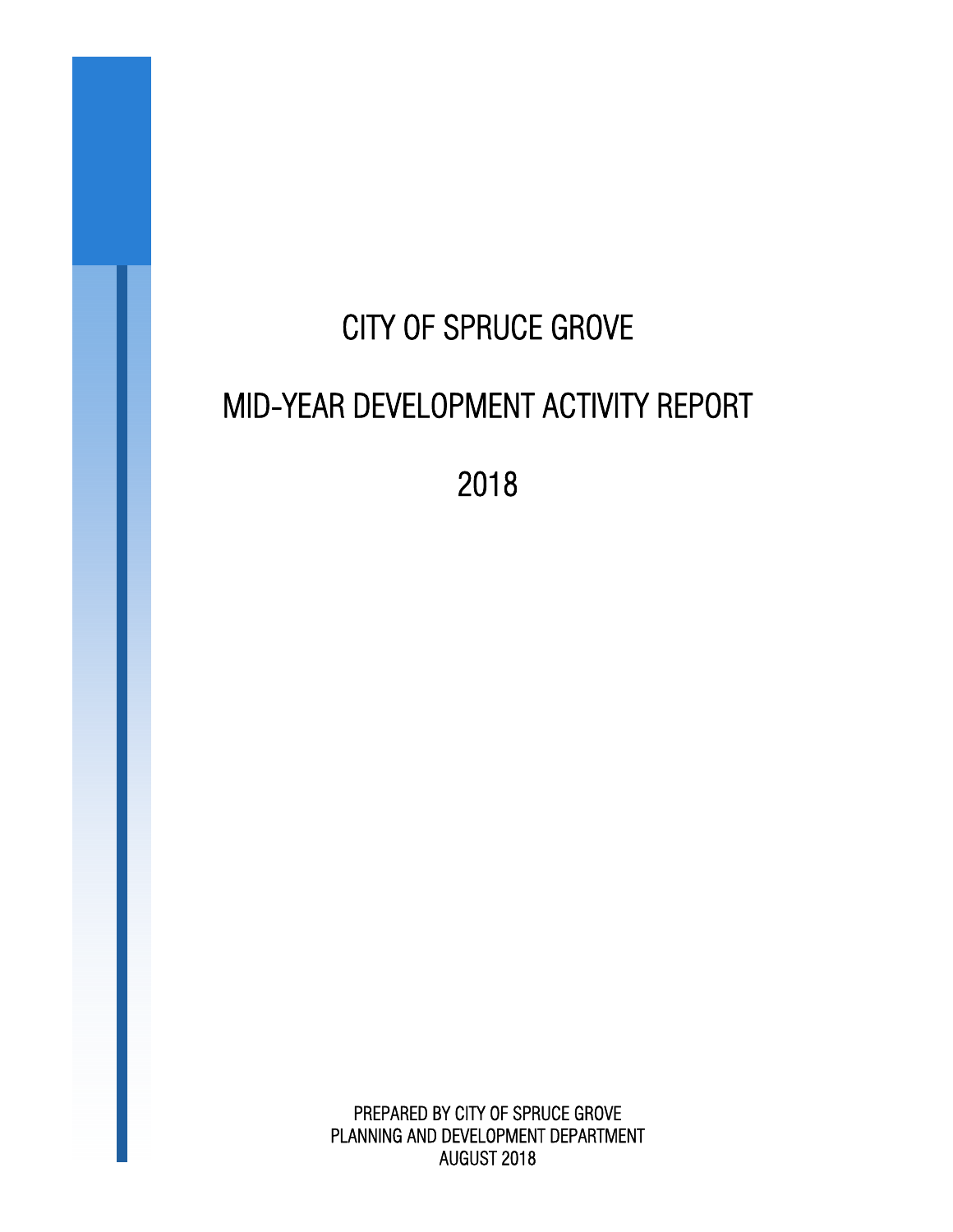# City of Spruce Grove Mid-Year Development Activity Report – 2018

#### *Introduction*

The Planning and Development Department prepares a mid-year development activity report, as well as a more in-depth annual report providing additional data and analysis. Administration compiles these reports in order to provide an outlook to Council that might indicate future trends in population growth, increases in property tax payers, and the cost for providing both hard and soft infrastructure to the community at large. The mid-year reports are posted on the City's website accompanied with a press release. Timing of the reports will typically be in late summer for the first six months of activity each year and in March for the year-end report. The year-end report is also presented to Council or Committee of the Whole at a public meeting.

**Readers should note that all of the data shown in this report, whether for this year or previous years, refers solely to activity taking place between January 1 and June 30.** For a more complete picture, readers should refer to the annual report.

#### *Building Permits*

Building permits are issued by the City in accordance with regulations set out in the Alberta Building Code. Approvals are based on building plans and technical reports in accordance with safety codes. For building construction, both a building and a development permit are typically required; however, for structural alterations to buildings, only a building permit may be needed. Building permits are used as a growth

indicator by many municipalities and the development industry, being the last permitting process before construction, and therefore the most indicative of pending construction activity. As such, more attention is typically placed on analysis of building permits than development permits.

The permitting trend in the first six months of 2018 shows increases and dips in activity levels that are atypical (**Figure 1**). Capital Region municipalities

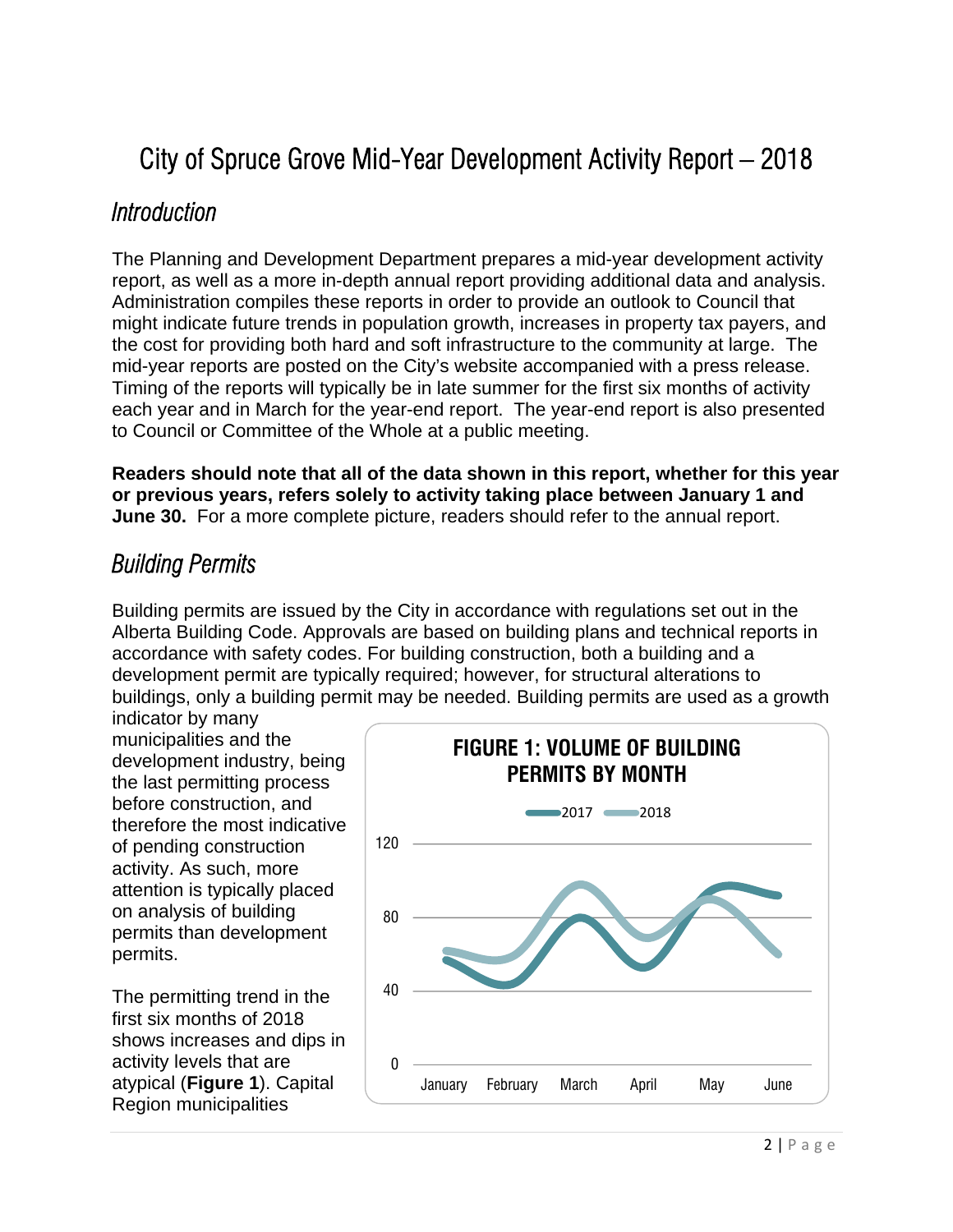

typically see low activity levels in winter with gradual increase towards the summer construction season. The past two years have developed a seesaw pattern heading into summer, with higher highs than typical in cooler months and unexpected dips in the summer.

As shown in **Figure 2**, building permits issued in 2018 reflect a 4% activity increase from the previous year. This is the second year of gradual permitting activity increases since the precipitous drop in 2016.

Delving deeper into the numbers, the City looks at the distribution of building permits issued, categorized by residential, commercial, industrial or institutional use. Residential construction continues to dominate permit activity in Spruce Grove. Therefore, residential permit activity is broken down into new construction and improvements for charting purposes. For the purpose of this report, improvements also include new detached garages.

As seen in **Figure 3**, about 40.6% of building permits issued in the first half of 2018 were for new dwellings, and another 51.6% of permits were for residential improvements, for a total of nearly 92.2% of all permits. While the overall residential

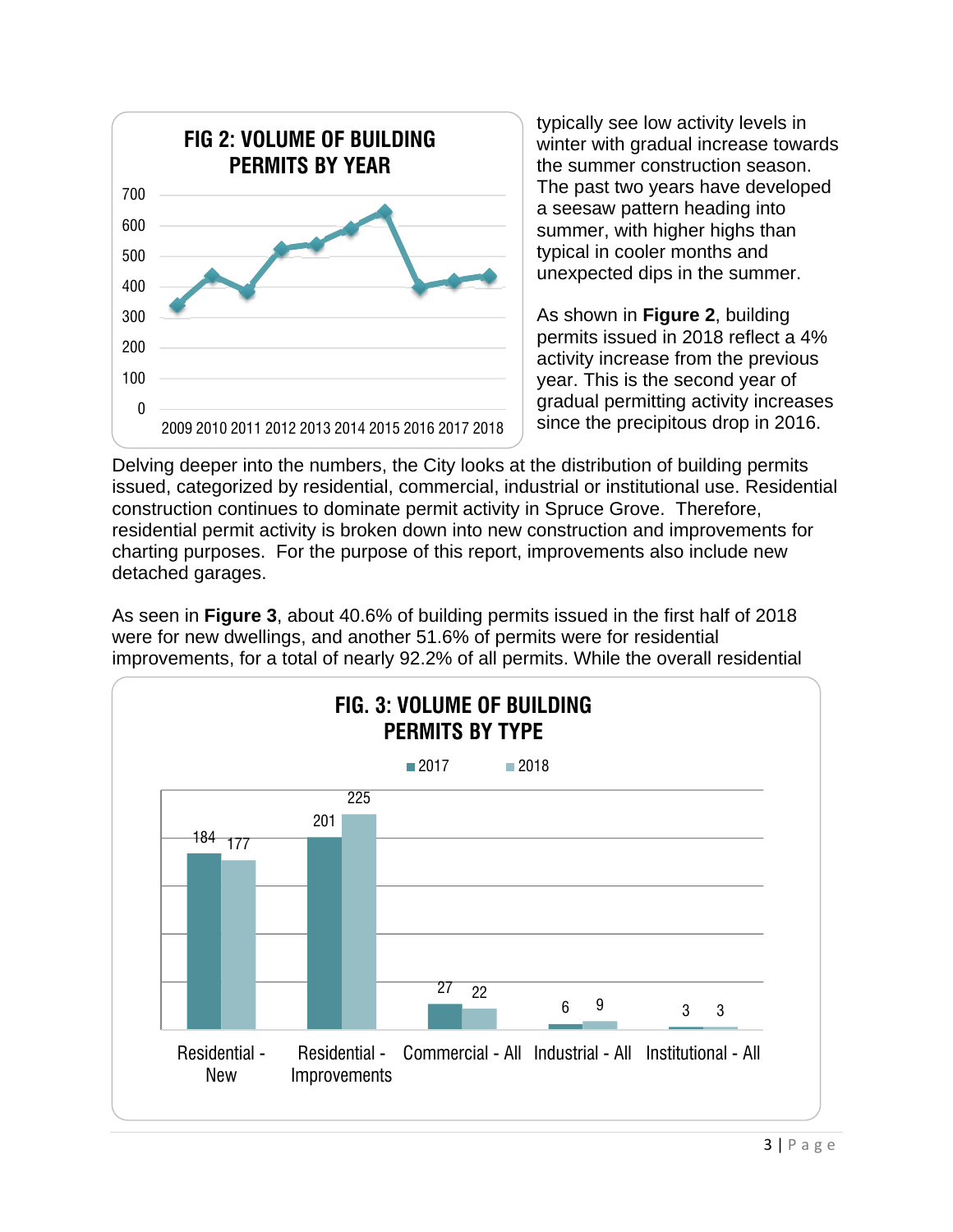

percentage of 92% is normal in a given year, the ratio of new residential permits to improvements has been shifting year to year. In the 2017 report, Administration predicted improvements to continue to grow its share of permit activity given the housing stock growth during the past decade. This trend appears to be establishing as predicted.

Commercial permits decreased by 18.5% after holding steady at 27 permits for two



years. Industrial permits have doubled from three to six building permits in the first of 2018, while institutional activity stayed the same at three permits. Commercial activity, both new buildings and tenant improvements, are anticipated to see a strong finish in 2018.

Building permit valuation rebounded 32% from 2017 levels, representing the second annual increase of the same percentage, and over 75% increase from the five-year low in 2016 (**Figure 4**). The increase is attributed to higher valuations in residential construction due to a shift to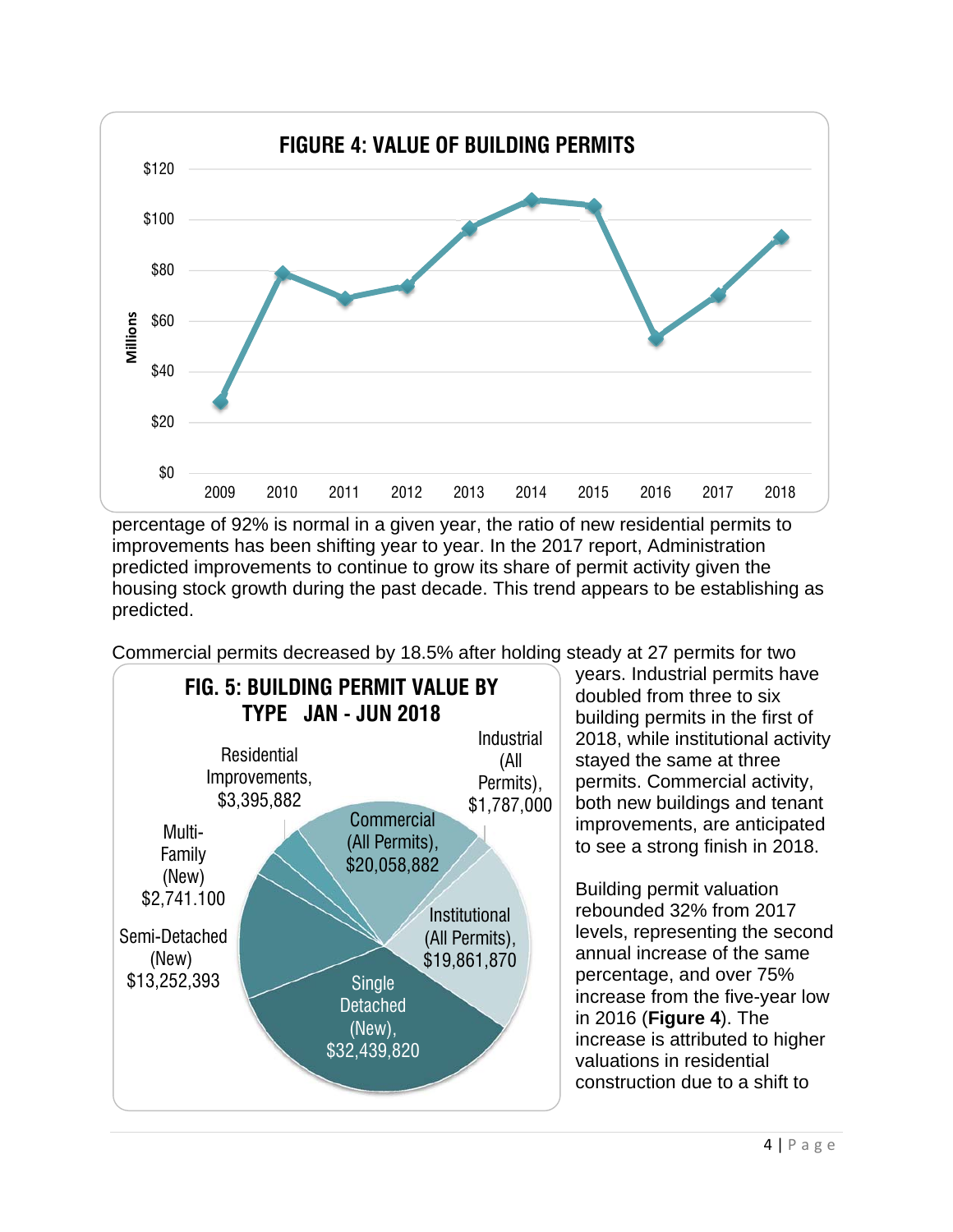single detached units, as well as a large institutional development of approximately \$19 million and four significant new commercial buildings. **Figure 5 (previous page)** depicts the value of building permits assessed by building type.

The City is anticipating overall valuations for 2018 to be higher than the year-end of 2017.

### *Development Permits*

Development permits are issued by the City's development officers in order to approve the location and use of a structure on a property in accordance with the Land Use Bylaw. Development permits are valid for one year after the date of approval and are therefore often a good indicator of what levels of construction *may* occur in the next several months.





For the first six months of the year, development permits have increased in volume by approximately 7.6% compared to the same period in 2017, and activity was 20% higher than the permitting low experienced in 2016 **(Figure 6).**

**Figure 7** depicts the monthly permitting levels for the first half of 2017 and 2018. While 2017 showed a gradual increase leading up to summer, 2018 is somewhat atypical as permitting peaked in April, before declining into the summer construction season. Similar to the building permit forecast, the overall development permit forecast for the second half of the year will also be slightly higher than the full-year figures for 2017.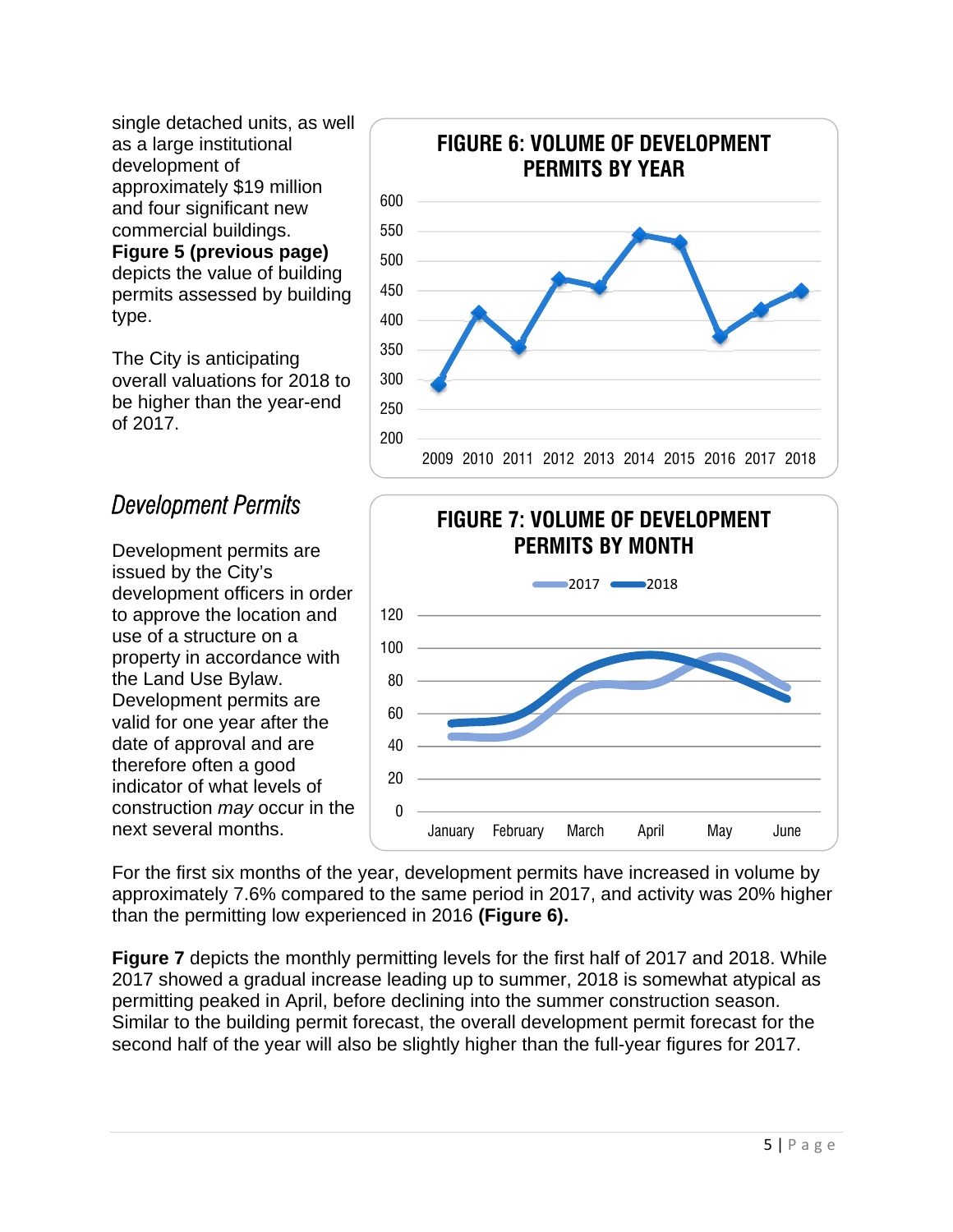**Figure 8** depicts the number of development permits by development type. As expected in Spruce Grove, residential permits represent the majority of applications. Residential development is broken down by new development and improvements, but for all other categories new construction and improvements are combined due to smaller overall numbers. Residential improvements include new garages. The number of commercial permits includes changes in occupancy (i.e. a new shop moving into an existing building) as well as